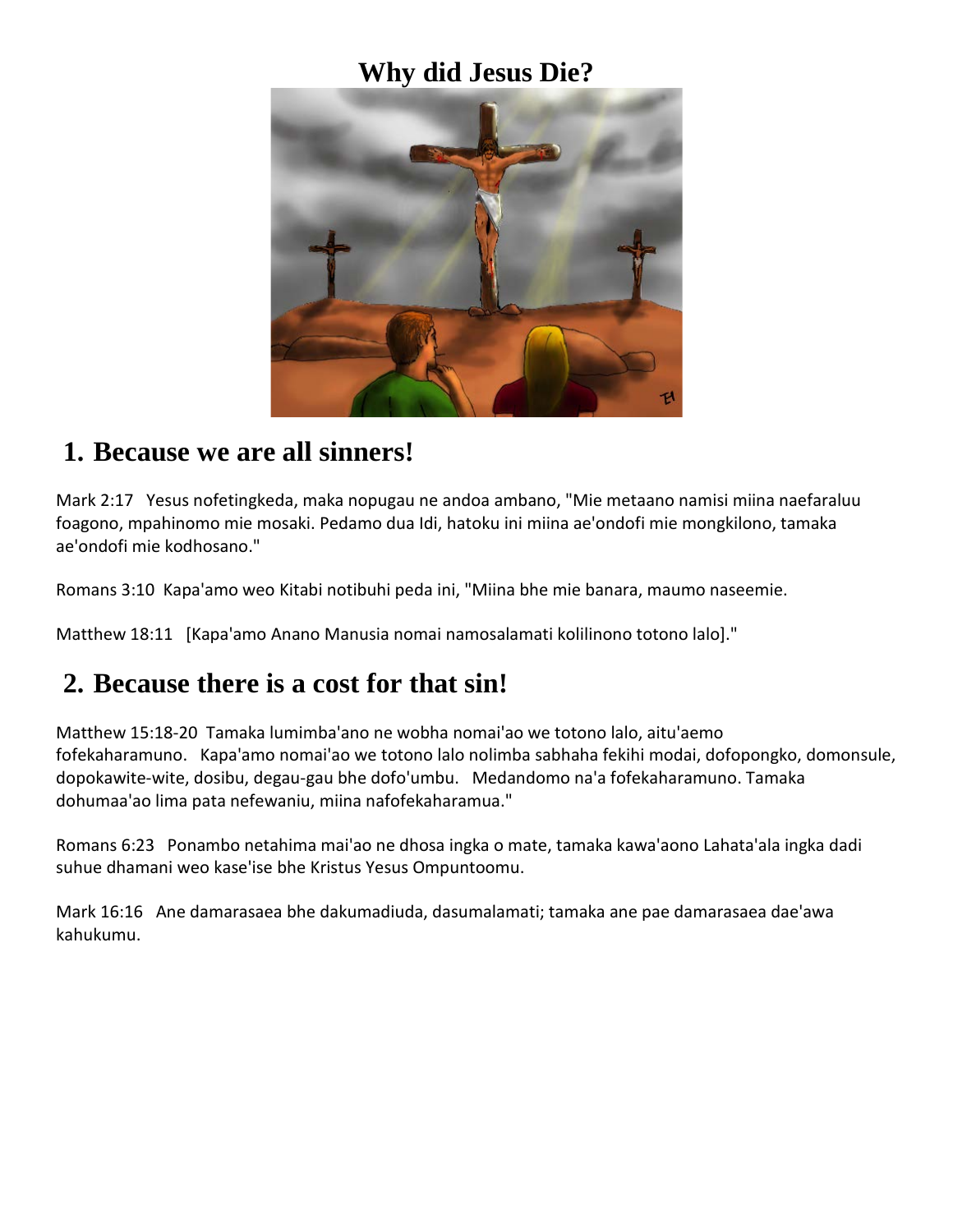

**There is a cost for sin!**

# **3. Because Jesus died and paid for our sins on the cross!**

Matthew 1:21 Maria nakoana'ao mo'ane, maka kumonae Yesus, kapa'amo Anoamo so mosalamatino umatino mai'ao ne dhosando."

Romans 5:8 Tamaka Lahata'ala nofotiwohamo kanini kaasino ne intaodiomu peda aini: Kristus nomate so intaodiomu wakutuuno nandoo dokodhosaomu.

John 3:16 Hampano kabhalano kanini kaasino Lahata'ala ne dhunia ini, sampe nofowa'aomo Anano Kaenseemie, neanomo sasuka marasaeano ne Anoa pae nabinasaa, tamaka nae'awa dadi suhue dhamani.

Matthew 18:11 [Kapa'amo Anano Manusia nomai namosalamati kolilinono totono lalo]."

## **4. Salvation is a free gift, not by good works. You must take God's word for it, and trust Jesus alone!**

Acts 4:12 Ampamo kaowu Yesus fosalamatino, kapa'amo te dhunia ini we simbalino Anoa bhe naseemie miina bhe me'awano kuasa mai'aono ne Lahata'ala so nafofosalamati'ao."

Ephesians 2:8-9 Katifosalamati'amiu hampano rahamatino Lahata'ala, noangka ne kaparasaeamiu ne Kristus. O kasalamati maitu suano hasilino kahadhaano wutomiu, tamaka kotu-kotu'u katohaino Lahata'ala. **9** Suano hasilino habumiu, keana bhe so sumangke-sangkeno wutono mba'inomo nosalamati.

Titus 3:5 Anoa nofosalamati kaita suano mba'inomo habu metaantoomu tamaka hampano rahamati bhe kabhelano lalono. Lahata'ala nohunsa Rohino mongkilono weo totono lalontoomu so namekanggela'i'ao dhosantoomu maka sumuli dalumente weo dadi bu'ou.

## **5. We must put our faith and trust in Christ alone!**